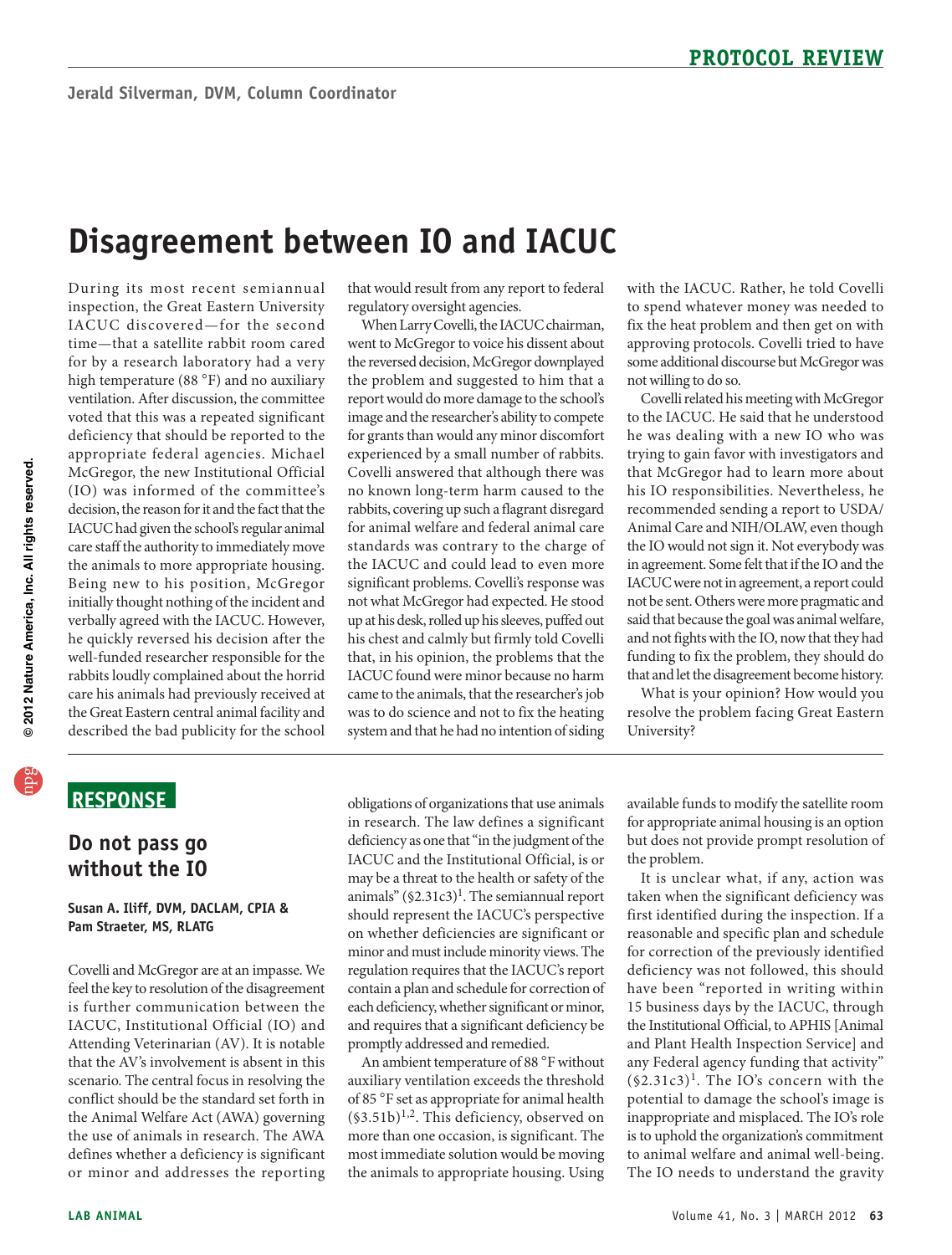of significant programmatic and facility IACUC's role and responsibilities in ensuring deficiencies, to resist being bullied by the researcher's complaints and to understand and embrace the value and purpose of the animal welfare in research.

 should be accomplished by the IACUC relocate the rabbits to appropriate housing additional resources (e.g., dean, chancellor, The AWA<sup>1</sup> and Public Health Service *Policy on Humane Care and Use of Laboratory Animals*3 are clear in their expectations that reporting of significant deficiencies and serious deviations to USDA/APHIS/Animal Care and other federal funding agencies through the IO. If the scheduled plan to is not followed, this should be reported to APHIS and NIH/OLAW. It is critical that the IACUC and IO communicate with regulators using one voice; thus additional efforts must be expended to align the IO's understanding of the regulation's definition of minor versus significant deficiencies. The IACUC and IO should avail themselves of clinical veterinarian, ombudsman) to resolve the conflict.

- 1. Code of Federal Regulations. Title 9, Chapter 1, Subchapter A – Animal Welfare. Part 2, Regulations.
- 2. Institute for Laboratory Animal Research. *Guide for the Care and Use of Laboratory Animals* 8th edn. (National Academies Press, Washington, DC, 2010).
- 3. Public Health Service. *Policy on Humane Care and Use of Laboratory Animals* (US Department of Health and Human Services, Washington, DC, 1986; amended 2002).

*Iliff is Senior Research Veterinarian and Straeter is IACUC Manager, Global Research Compliance at Merck Research Laboratories, Kenilworth, NJ.* 

### **ReSponSe**

#### **IACUC must report**

#### **Katherine A. naff, DVM, DACLAM & Will norton, DVM**

 findings constitute serious and continuing noncompliance. There is ample justification The Great Eastern University IACUC has documented significant deviations from animal housing requirements on two occasions, discussed them in a convened meeting and voted that these for this determination. The housing

## *A word from USDA and OLAW*

*In response to the questions posed in this scenario, the United States Department of Agriculture, Animal and Plant Health Inspection Service, Animal Care (USDA, APHIS, AC) and the Office of Laboratory Animal Welfare (OLAW) offer the following clarification and guidance:* 

The Animal Welfare Act Regulations under CFR section 2.31(c)(3) and the Public Health Service (PHS) *Policy on Humane Care and Use of Laboratory Animals* (*Policy*) in section IV.B.3 indicate that the IACUC semiannual reports must distinguish significant deficiencies from minor deficiencies and provide a specific plan and schedule for correction<sup>1,2</sup>. Under CFR section 3.51(b), auxiliary ventilation such as exhaust fans, vents or air conditioning shall be provided when the ambient temperature is 85 °F or higher1. The *Guide for the Care and Use of Laboratory Animals* (*Guide*) recommends a dry-bulb temperature range for rabbits of 61-72 °F and cautions that ventilation systems should maintain temperatures within 2 °F (ref. 3). Lack of auxiliary ventilation is a clear departure from the regulatory requirement and *Guide* standards, may result in distress and poses a threat to the health and safety of the animals. The semiannual report should therefore indicate the finding as a significant deficiency and include a plan and schedule with dates for correction.

The scenario relays that the IACUC labeled the problem as a "repeated significant deficiency", but it is unclear whether the original discovery of the problem resulted in the creation of a specific plan and schedule for correction. Under CFR section 2.31(c)(3), USDA/APHIS and the federal funding agency are to be notified in writing and within 15 business days (of detection of the problem) by the IACUC through the Institutional Official (IO) when there is a failure to adhere to a prescribed plan and schedule to correct a significant deficiency<sup>1</sup>. The PHS *Policy* in section IV.F.3 requires the IACUC through the IO to promptly report the circumstances and actions taken with respect to any serious or continuing noncompliance with the PHS *Policy* or deviation from the *Guide*2. The regulations and PHS *Policy* clearly state that there must be a formal plan in place. A report from the IACUC through the IO to USDA is indicated if this deficiency had not been corrected according to the specific plan and schedule in the semi-annual report. The regulations under CFR section 2.35(f) and the PHS *Policy* in section IV.E require the findings of the semiannual inspections to be documented in the semiannual reports, the deliberations of the IACUC to be recorded in the IACUC minutes, and the records of these activities to be available for inspection by an authorized APHIS or federal funding agency representative<sup>1,2</sup>. The IACUC must be empowered by the Chief Executive Officer of the institution to perform its duties without undue interference<sup>4</sup>. As signatory on the Animal Welfare Assurance, the IO is held responsible for ensuring compliance with the reporting requirements of the PHS *Policy*.

It is important to note that APHIS/Animal Care is always available for consultation and therefore encourages an open dialogue at any level of the agency in the event an institution is seeking direction on an issue. Likewise, OLAW welcomes reporting inquiries and will provide guidance with regard to specific situations. More detailed guidance on reporting noncompliance can be found on the OLAW Reporting Noncompliance webpage (http://grants.nih.gov/grants/olaw/reporting\_noncompliance.htm).

- 1. Code of Federal Regulations. Title 9, Chapter 1, Subchapter A Animal Welfare: Part 2 Regulations.
- 2. Public Health Service. *Policy on Humane Care and Use of Laboratory Animals* (US Department of Health and Human Services, Washington DC, 1986; amended 2002).
- 3. Institute for Laboratory Animal Research. *Guide for the Care and Use of Laboratory Animals* 8th edn. (National Academies Press, Washington, DC, 2010).
- 4. Office of Laboratory Animal Welfare. *Institutional Animal Care and Use Committee Guidebook* 2nd edn. 32 (US Department of Health and Human Services, Bethesda, MD, 2002).

*Deputy Administrator Director* 

**Chester Gipson, DVM patricia Brown, VMD, MS, DACLAM**  *USDA, APHIS, AC OLAW, OER, OD, NIH, HHS* 

npg **© 2012 Nature America, Inc. All rights reserved.**

© 2012 Nature America, Inc. All rights reserved.